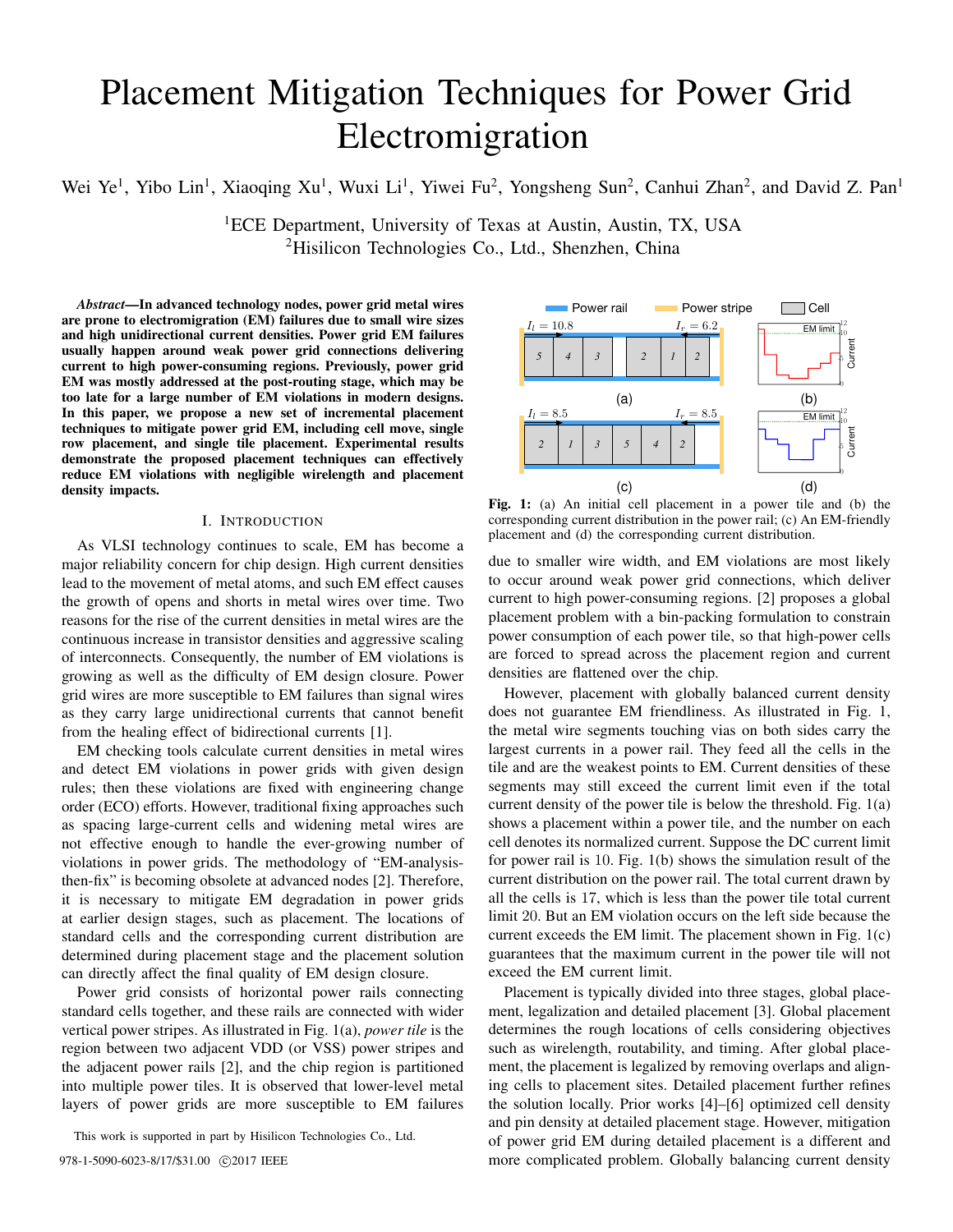over chip cannot completely resolve EM violations because the maximum current constraint for power tiles is more strict than the total current constraint. Therefore, as illustrated in Fig. 1, besides determining which cells to be placed in the power tile, we need to figure out the order and spacing of these cells under the EM current limit. In this work, we propose a series of detailed placement techniques to mitigate power grid EM. The proposed methods can reduce EM violations effectively with negligible impacts on wirelength and placement density. Our main contributions are summarized as follows:

- We present an incremental placement flow to address power grid EM violations while optimizing wirelength and placement density. To the best of our knowledge, this is the first detailed placement flow for power grid EM mitigation.
- A nested dynamic programming (DP)-based single row placement algorithm is developed to optimize wirelength under the total current constraint of power tiles.
- A mixed integer linear programming (MILP) model is formulated to solve single tile placement under the maximum current constraint. Besides, a set of hybrid techniques is proposed to improve runtime while maintaining very comparable performance.

The rest of this paper is organized as follows. Section II illustrates the specific constraints and gives the formulation of the detailed placement problem. Section III provides a detailed explanation of the proposed algorithms. Section IV demonstrates the effectiveness of our approaches with comprehensive results, followed by conclusion in Section V.

#### II. PRELIMINARIES

Hsu et al. [2] propose an average power-based model to evaluate power grid static EM at placement stage. With given supply voltage, we use the DC current limit  $I_{\text{limit}}$  of power rail metal wires to evaluate power grid EM violations. For a standard cell, we consider the sum of the dynamic current and leakage current at this stage, which is calculated as:

$$
I = \alpha \cdot C \cdot V_{\text{DD}} \cdot f + I_{\text{leak}},
$$

where  $\alpha$  is the cell activity factor,  $V_{DD}$  is the supply voltage and  $f$  is the system clock frequency.  $C$  is the sum of the load capacitance and the output pin capacitance. Load capacitance further includes downstream gate capacitance and interconnect capacitance. Since nets have not been routed at this stage, we use half-perimeter wirelength (HPWL), which is widely adopted in placement [3], to estimate interconnect capacitance.

Fig. 2 demonstrates how we calculate the maximum current in the local power rails within a power tile.  $P_l$  and  $P_r$  are the left and right endpoints of the VDD power rail.  $d_i^l$  and  $d_i^r$  are the distances from the midpoint of the *i*-th cell to  $P_l$ and  $P_r$ , respectively.  $R_i^l$  and  $R_i^r$  are the wire resistances of the corresponding metal segments, which are proportional to  $d_i^l$  and  $d_i^r$ . The following equations hold:

 $I_i^l \cdot R_i^l = I_i^r \cdot R_i^r, \quad I_i^l + I_i^r = I_i.$ 

Thus,

$$
I_i^l = \frac{d_i^r}{d_i^l + d_i^r} I_i, \quad I_i^r = \frac{d_i^l}{d_i^l + d_i^r} I_i.
$$
\nThe currents drawn by all the cells in the power tile from  $P_l$ 

and  $P_r$  are computed as:

$$
I^{l} = \sum_{i} I_{i}^{l}, \quad I^{r} = \sum_{i} I_{i}^{r}, \quad I^{l} + I^{r} = \sum_{i} I_{i}. \tag{2}
$$



Fig. 2: The model for current calculation in a power tile.

Since the cells in the tile only draw current via  $P_l$  and  $P_r$ , the peak current that occurs in the local power rail is  $\max\{I^l, I^r\}.$ 

Definition 1 (EM Violation). *There is an EM violation in the power tile if*  $\max\{I^l, I^r\} > I_{\text{limit}}$ *.* 

According to Eq. (1) and Eq. (2), it is necessary to know the current and location of each cell in the power tile to compute  $I<sup>l</sup>$  and  $I<sup>r</sup>$ . Therefore, once a cell is relocated, we update its current because the load capacitance is also changed. When a cell is moved to a new power tile, we need to predict whether this movement will cause an EM violation in the new power tile. Since we may not decide the new location of the cell immediately, we derive a total current constraint of the power tile to estimate the EM violation. Combining Eq. (2) with the property that an EM-friendly power tile satisfies  $I^l \leq I_{\text{limit}}$  and  $I^r \leq I_{\text{limit}}$ , there is a relaxed constraint on the total current of power tile as follows:

$$
\sum_{i} I_i = I^l + I^r \le 2I_{\text{limit}}.\tag{3}
$$

Satisfying the above constraint is a necessary condition for the power tile to be free from EM violation. When the total current of the cells in the power tile is less than  $2I_{\text{limit}}$ , cell placement in the power tile further determines  $I^l$  and  $I^r$ .

In this work, we follow ICCAD 2013 placement contest [7] to use scaled half-perimeter wirelength (sHPWL) defined below to quantify the quality of placements:

# $sHPWL = HPWL \cdot (1 + ABU),$

where HPWL is the wirelength metric, and average bin utilization (ABU) is used to evaluate placement density [8]. The bin used for ABU density calculation contains multiple rows of power tiles.

Problem 1 (EM-Aware Detailed Placement). *Given an initial legalized detailed placement and the EM DC current limit I*<sub>limit</sub>, *we seek a legal placement to minimize the number of EM violations and further reduce* sHPWL*.*

#### III. ALGORITHMS

In this section, we introduce the three placement techniques for reducing EM violations and describe the incremental placement flow.

# *A. Cell Move*

The major objective of the first technique is to achieve cell current balance among power tiles from a global scope. We use the cell move approach [4], [5] and try to move cells out from current-overfilled tiles to other tiles which can accommodate them and help improve sHPWL.

Power tiles with total currents greater than the threshold  $2I_{\text{limit}}$  will definitely have EM violations and such violations cannot be fixed by local permutation. In addition, an EM violation may exist for a power tile even if its total current density is below the threshold. Therefore, we define a current threshold parameter  $t_c$  and the tiles with total cell current greater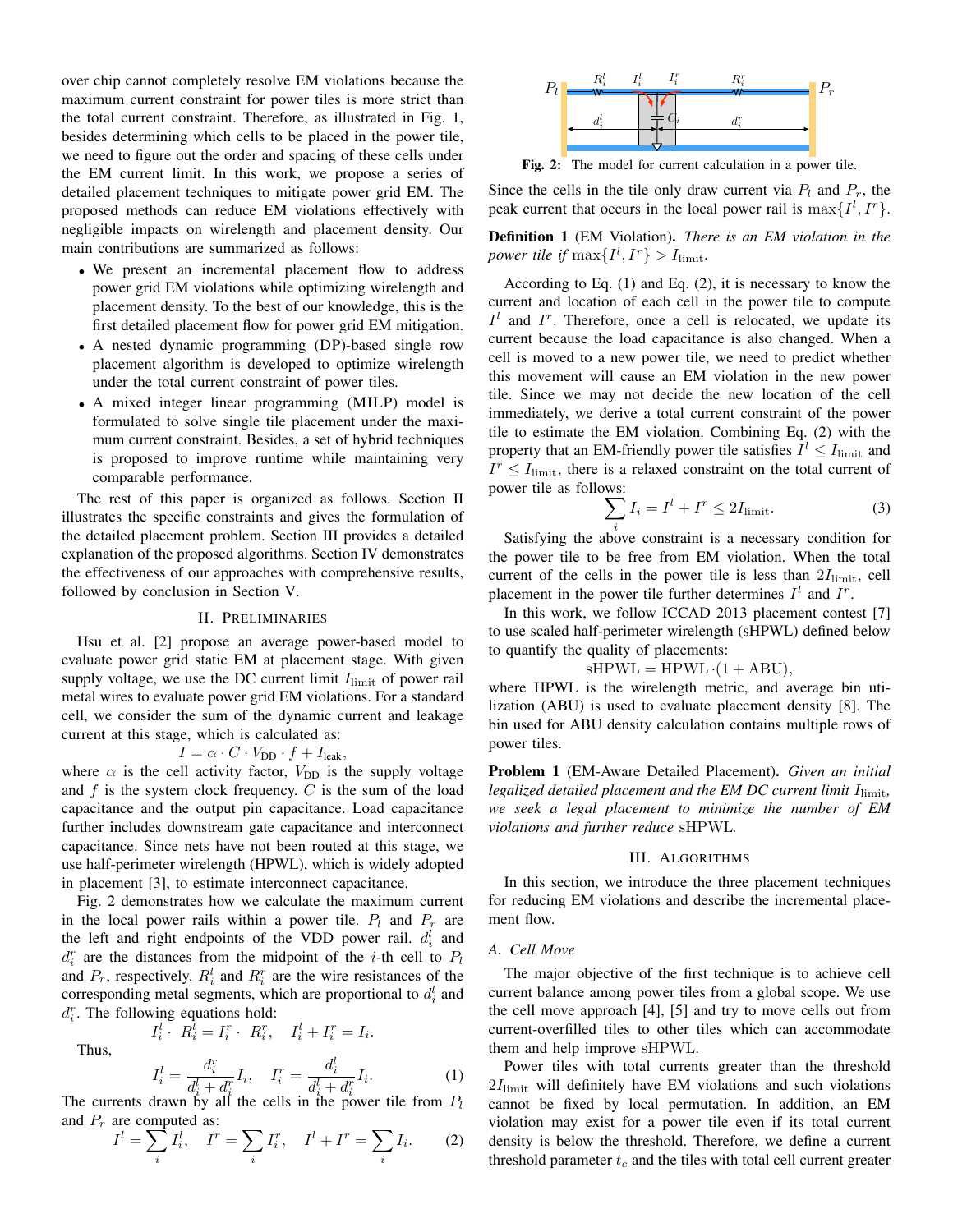than  $2I_{\text{limit}} \cdot t_c$  are regarded as the source tiles for cell move. The cell with the largest current will be moved to a target tile in the search region [9] that has enough area and current capacity. Note that the total current of the target tile after the cell movement should be less than the predefined  $2I_{\text{limit}} \cdot t_c$  to avoid cell move loops. We sort the candidate target tiles according to their distances to the optimal region [10] and the tile with the minimum cost will be chosen. The cost of moving cell  $i$  to target tile  $i$  is defined as:

 $cost(i, j) = \Delta sHPWL(i, j) + \beta \cdot density(j),$ 

where  $\Delta$  sHPWL $(i, j)$  denotes the sHPWL change and density(*j*) denotes the total current density of tile *j* after the cell movement. Both of them are normalized in the scale of site half-perimeter.

We only decide the target tile for the cell to move into by the above procedure. The cell is temporarily put in the center of the target tile, and its precise location and possible overlaps will be solved by the subsequent techniques. We iteratively repeat the above procedure until we cannot find cells to move or the maximum number of iterations is reached.

### *B. Single Row Placement*

After cell move, we perform the ordered single row placement that minimizes wirelength under the total current constraint for each power tile in a row. The ordered single row placement for minimizing wirelength has been well-studied [6], [11]–[13]. Under the maximum displacement  $m$  for each cell, the problem can be transferred to the shortest path problem, and a DP-based algorithm is able to solve it in  $O(m^2n)$  [6], [14]. However, the additional constraint of total current makes the problem more complicated, which cannot be solved by the above approaches. We define the ordered single row placement problem under the total current constraint in Problem 2. We provide our main SINGLEROWDP algorithm in Theorem 1 which invokes SIN-GLETILEDP in Theorem 2. Note that our entire algorithm is still optimal even if we replace SINGLETILEDP by other algorithms that are able to output optimal solutions, which makes our single row placement algorithm widely applicable. The straightforward way to implement SINGLETILEDP has quadratic dependence in  $m$ , but we can achieve linear dependence in  $m$  by using some standard tricks [15]. For any positive integers  $n, m$ , we use [n] to denote set  $\{1, 2, \dots, n\}$ , and  $[n, m]$  to denote set  ${n, n+1, \dots, m}$ . To give a more general formulation, we use *cost* to denote wirelength and *value* to denote current.

Problem 2 (Fixed Order Single Row Placement). *Given* n *ordered cells,* M *locations and* B *tiles,* m *denotes the maximum displacement and*  $L_i$  *denotes a set of feasible locations*<sup>1</sup> *where the i*-th cell can be placed, i.e.,  $\max_{i \in [n]} L_i = m$ . Let  $c_{i,j}$ *and* vi,j *denote the cost and value corresponding to placing the i-th cell at the j-th location,*  $\forall i \in [n], j \in L_i$ *. Let*  $v_{\text{max}}(=2I_{\text{limit}}\cdot t_c)$  denote the value threshold. The goal is to *find a feasible, non-overlapping placement that keeps the initial order*  $(\forall i \in [n-1], \pi(i) < \pi(i+1)$ , where  $\pi(i) \in L_i$  is the new *location for* i*-th cell), such that the value (current) constraint is satisfied, and the total cost (wirelength) is minimized.*

# Algorithm 1

| 1:  | <b>procedure</b> SINGLEROWDP $(c, v)$<br>$\triangleright$ Theorem 1                                                    |  |
|-----|------------------------------------------------------------------------------------------------------------------------|--|
| 2:  | for $j = 1 \rightarrow B$ do                                                                                           |  |
| 3:  | $Q_i \leftarrow \{i   L_i \cap J_i \neq \emptyset, i \in [n]\}$                                                        |  |
| 4:  | for $i \in Q_i$ do                                                                                                     |  |
| 5:  | $\widehat{L}_i^j \leftarrow L_i \cap J_j$                                                                              |  |
| 6:  | for $j = 1 \rightarrow B$ ; $i_1 \in Q_j$ ; $i_2 \geq i_1, i_2 \in Q_j$ do                                             |  |
| 7:  | if $\sum_{i=i_1}^{i_2} v_{i,j} \leq v_{\text{max}}$ then                                                               |  |
| 8:  | $f_{i_1,i_2,j} \leftarrow$ SINGLETILEDP $(c, \widehat{L}^j, i_1, i_2)$                                                 |  |
| 9:  | for $j = 1 \rightarrow B$ ; $i_2 \in Q_j$ do                                                                           |  |
| 10: | $S_{i_2,j} \leftarrow \{i_1   i_1 \in Q_j, i_1 \leq i_2, f_{i_1,j-1} \neq \infty, \hat{f}_{i_1+1,i_2,j} \neq \infty\}$ |  |
| 11: | $f_{i_2,j} \leftarrow \min_{i_1 \in S_{i_2,j}} (f_{i_1,j-1} + f_{i_1+1,i_2,j})$                                        |  |
| 12: | <b>return</b> min <sub>i</sub> $\in$ [B] $f_{n,j}$                                                                     |  |
| 13: | procedure SINGLETILEDP $(c, L, i_1, i_2)$<br>$\triangleright$ Theorem 2                                                |  |
| 14: | for $k = i_1 \rightarrow i_2$ do                                                                                       |  |
| 15: | $\tau(k)$ to be the last location of $L_k$                                                                             |  |
| 16: | for $l \in L_k$ do                                                                                                     |  |
| 17: | if $l-1 \notin L_{k-1}$ then                                                                                           |  |
| 18: | $l' \leftarrow \tau(k-1)$                                                                                              |  |
| 19: | else                                                                                                                   |  |
| 20: | $l' \leftarrow l-1$                                                                                                    |  |
| 21: | $g_{k,l} \leftarrow \min(g_{k,l-1}, g_{k-1,l'} + c_{k,l})$                                                             |  |
| 22: | return $g_{i_2,\tau(i_2)}$                                                                                             |  |

Theorem 1 (Single Row Dynamic Programming). *There is an algorithm (Procedure* SINGLEROWDP *in Algorithm 1) running in*  $O(Bt^3m + Bn)$  *time*<sup>2</sup> *that is able to output a placement*  $\pi$  :  $[n] \to [M]$  *such that*  $\forall b \in [B], \sum_{i,\pi(i) \in J_b} v_{i,\pi(i)} \leq v_{\max}$ *holds, and*  $\sum_{i \in [n]} c_{i, \pi(i)}$  *is minimized, where*  $J_b$  *denote the set of locations belong to tile* b ∈ [B]*, and* t *denote the maximum number of cells per tile.*

*Proof.* Let  $f_{i,j}$  denote the cost that all the first i cells are placed in the first  $j$  tiles if there is no violation over all the first  $j$ tiles, otherwise  $f_{i,j} = \infty$ . Let  $f_{i_1,i_2,j}$  denote the cost that for placing from the  $i_1$ -th cell to the  $i_2$ -th cell to tile j if there is no violation, otherwise  $f_{i_1,i_2,j} = \infty$ . The total running time consists of three parts. The first part (lines 2–5) is computing all  $Q_j$  and  $\hat{L}_i^j$  in  $O(Bn)$  time, where  $Q_j$  is the set of cells that can be placed in tile j, and  $\hat{L}_i^j$  denotes the feasible locations for cell *i* in tile *j*. Before we define  $t = \max_{j \in [B]} |Q_j|$ . The second part (lines 6–8) is from calling SINGLETILEDP  $O(Bt^2)$ times and the running time of SINGLETILEDP is  $O(tm)$ . Thus, the running time for the second part is  $O(Bt^3m)$ . The third part (lines 9–11) is dominated by computing set  $S_{i_2,j}$   $O(Bt)$ times, and computing  $S_{i_2,j}$  takes  $O(t)$  time. Overall, the running time is  $O(Bt^3m + Bn)$ . The correctness can be proved by induction. Let  $S_{i_2,j}$  denote a set of possible states  $i_1$  such that  $i_2$  is coming from  $i_1$ . For each iteration, we update  $f_{i_2,j}$  by taking the minimum from  $|S_{i_2,j}|$  states. For each state, suppose we transform from some  $i_1 \in S_{i_2,j}$ , the cost contains two parts: the first part is the cost of placing all the first  $i_1$  cells in the first  $j - 1$  tiles, i.e.,  $f_{i_1,j-1}$ ; the second part is the cost of placing cells  $i_1 + 1, \dots, i_2$  in the tile j, i.e.,  $f_{i_1+1,i_2,j}$ . П

Remark 1. *For simplicity, our* DP *algorithms (in Algorithm 1) demonstrate the case where each cell has the same unit site, all the tiles have the same length, and the maximum displacement for each cell is the same. It is easy to extend it to the general*

<sup>&</sup>lt;sup>1</sup>Note that  $L_i$  is a set of consecutive integers (i.e.,  $L_i = [x, x+1, \cdots, y-1]$  $1, y$ ]) in the problem as we claimed. Our algorithm is also working for the general case that  $L_i$  contains gaps.

<sup>&</sup>lt;sup>2</sup>Our current result assumes that  $v_{i,j} = v_{i,j'}$  for any  $j, j'$  in the same tile. Our algorithm can be extended to the case without that assumption, the running time becomes  $O(Bt^3m \cdot v_{\text{max}} + Bn)$ .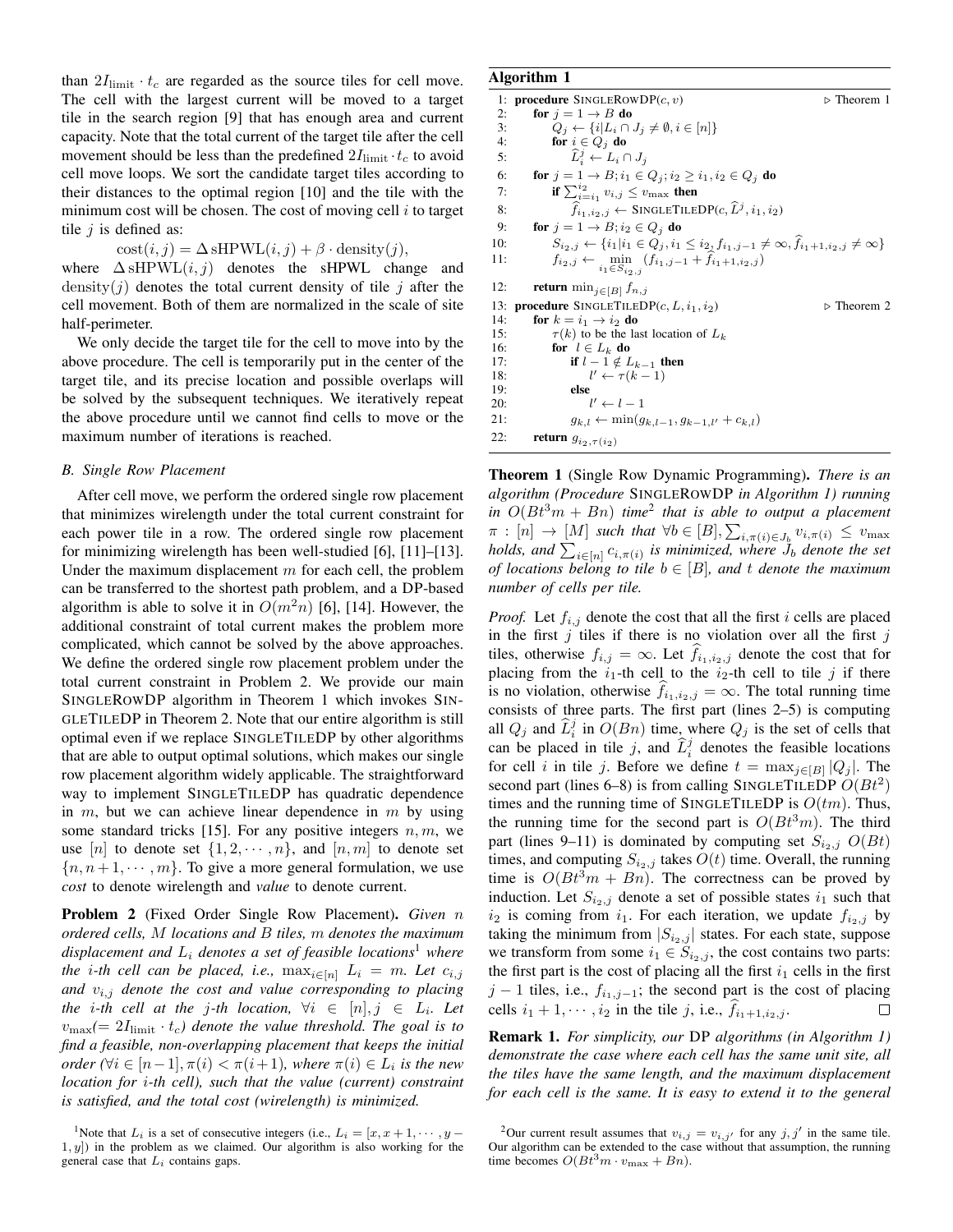*setting. We also omit the details of backtracking to output the optimal solution.*

Theorem 2 (Single Tile Dynamic Programming). *Given* t *cells* and a tile with  $\ell$  *locations, let*  $L_i$  *denote a set of feasible locations for cell*  $i \in [t]$  *and*  $m = \max_i |L_i|$ *. Let*  $c_{i,j}$  *denote the cost of placing cell* i *at the* j*-th location. There is an optimal algorithm*<sup>3</sup> *(Procedure* SINGLETILEDP *in Algorithm 1) running in*  $O(tm)$  *that is able to output a placement*  $\pi : [t] \rightarrow [\ell]$  *such that*  $\sum_{i \in [t]} c_{i, \pi(i)}$  *is minimized.* 

*Proof.* Let  $g_{k,l}$  denote the optimal cost of cells  $i_1, \dots, k$  being placed in the first l locations of the tile.  $L_k$  denotes a set of feasible locations that cell k can be placed, we use  $\tau(k)$  denote the last location of  $L_k$ . Because we have two nested for loops, one is going through all the cells, and the other is going through all the feasible locations of the cell, thus the running time is  $O(\sum_{i=i_1}^{i_2} |L_i|) = O((i_2 - i_1 + 1)m) = O(tm)$ . By induction, we can show that the optimal solution is  $g_{i_2,\tau(i_2)}$ . In each iteration, we update the  $g_{k,l}$  by taking the minimum of two states. One is placing cell k at location l, whose cost is  $g_{k-1,l'} + c_{k,l}$ . Note that we cannot set  $l'$  to be  $l - 1$  directly, because it is possible that  $l - 1$  is not a feasible location for cell  $k - 1$ . The other state is not placing cell k at location l, whose cost is  $g_{k,l-1}$ , and  $g_{k,l-1} = \infty$  if  $l-1 \notin L_k$ . □

Our SINGLETILEDP algorithm finds the optimal solution by checking the states whether the current cell is placed at a certain location. Thus, the time complexity of it is  $O(tm)$ , which is the same as the work in [16] by pruning solution spaces. In most cases, the single row placement can help reduce the number of the current-overfilled tiles to zero. However, in some extreme cases with tight maximum displacement or existence of blockages, it may fail because the cells cannot be shifted much in the row.

### *C. Single Tile Placement*

After the steps mentioned above, we determine the cells in each power tile. We now present the single tile placement which helps address the maximum current violation in a power tile if the total current constraint has been satisfied.

Problem 3 (Single Tile Placement). *Given the cells within a power tile, find a non-overlapping placement for these cells so that* HPWL *is minimized under the constraint that the maximum current in the power tile is less that the EM current limit I*<sub>limit</sub>.

In this section, we use  $C$  to denote the set of cells in the power tile and N to denote the set of nets. Let  $\mathcal L$  denote set of all possible site locations in the tile. For the *i*-th cell in  $C$ , we use  $W_i$ to denote its width and  $I_i$  to denote the its current. W denotes the width of the entire power tile. Let  $p_{i,k}$  denote the horizontal distance between the  $i$ -th cell and the pin corresponding to the *i*-th cell associated with the  $k$ -th net.

*1) MILP Formulation:* A power tile with an EM violation usually contains more than ten cells and thus the sliding window approach for cell reordering [17] cannot be applied. Placement problems using mixed integer programming (MIP) [18] and MILP [19], [20], by contrast, are more scalable by applying

 $3$ The running time is optimal, because the input size (the number of feasible locations) is already  $\Omega(tm)$ .

branch-and-cut approach. Hence, we propose an MILP formulation to determine the order and locations of cells in the power tile and consider the no-overlap and maximum current constraints simultaneously. Since cells are only moved inside the power tile, the y-coordinate of each cell is fixed. Assuming the cells in other tiles is also fixed for the time, the total HPWL can be formulated by the sum of the difference between the left and right boundary of the bounding box for each net. We define the MILP model minimizing the total HPWL as follows:

$$
\min_{\mathbf{x},\mathbf{y},\mathbf{l},\mathbf{r}} \quad \sum_{k\in\mathcal{N}} (\mathbf{r}_k - \mathbf{l}_k) \tag{4a}
$$

$$
\text{s.t.} \quad \mathbf{x}_{i,j}, \mathbf{y}_{i,j} \in \{0, 1\}, \ \forall i \in \mathcal{C}, j \in \mathcal{L}, \tag{4b}
$$

j  $\overline{\phantom{a}}$ 

$$
\sum_{j \in \mathcal{L}} \mathbf{x}_{i,j} = 1, \ \forall i \in \mathcal{C}, \tag{4c}
$$

$$
\sum_{i \in \mathcal{C}} \mathbf{y}_{i,j} \leq 1, \ \forall j \in \mathcal{L}, \tag{4d}
$$

$$
\sum_{j \in \mathcal{L}} \mathbf{y}_{i,j} = W_i, \ \forall i \in \mathcal{C}, \tag{4e}
$$

$$
\sum_{j=j'}^{j+W_i} \mathbf{y}_{i,j} - W_i \cdot x_{i,j'} \ge 0, \ \forall i \in \mathcal{C}, \forall j' \in \mathcal{L}, \tag{4f}
$$

$$
\sum_{i \in \mathcal{C}} \sum_{j \in \mathcal{L}} I_i \cdot (j + W_i/2) \cdot \mathbf{x}_{i,j} \le I_{\text{limit}} \cdot W, \tag{4g}
$$

$$
\sum_{i \in \mathcal{C}} \sum_{j \in \mathcal{L}} I_i \cdot (W - j - W_i/2) \cdot \mathbf{x}_{i,j} \le I_{\text{limit}} \cdot W, \qquad \text{(4h)}
$$

$$
\mathbf{l}_{k} \leq \sum_{j \in \mathcal{L}} j \cdot \mathbf{x}_{i,j} + p_{i,k} \leq \mathbf{r}_{k}, \forall i \in \mathcal{C}, \forall k \in \mathcal{N}.
$$
 (4i)

Formulation (4) is optimized over four kinds of variables, where  $x_{i,j}, y_{i,j}$  are binary variables and  $l_k, r_k$  are continuous variables. If the lower left corner of cell i locates at site j then  $x_{i,j} = 1$ , otherwise  $x_{i,j} = 0$ . If cell i occupies site j then  $y_{i,j} = 1$ , otherwise  $y_{i,j} = 0$ . Constraint (4c) makes sure that each cell is placed at only one location, and constraint (4d) guarantees that cells do not overlap. Constraints (4e) and (4f) ensure that each cell occupies the same number of total sites as its width, and all occupied site locations for the cell are contiguous. According to Eq. (1) and Eq. (2), we calculate the currents in the leftmost and rightmost power rail segments and force them to be smaller than the maximum current limit in constraint (4g) and (4h). The left boundary  $l_k$  and right boundary  $r_k$  of the bounding box of each net are defined in constraint (4i).

*2) Speedup Techniques:* The aforementioned MILP formulation is optimal as it considers the orders of cells and spacing simultaneously, but may suffer from long runtime overhead. Here we propose a set of speedup techniques that breaks the single tile placement into two phases, where cells are reordered and shifted subsequently.

Fig. 3 illustrates the fast way to solve the single tile place-



Fig. 3: Speedup techniques for single tile placement. (a) The initial placement, (b) the placement after packing cells, (c) the placement after cell reordering and (d) the final placement after SINGLETILEDP.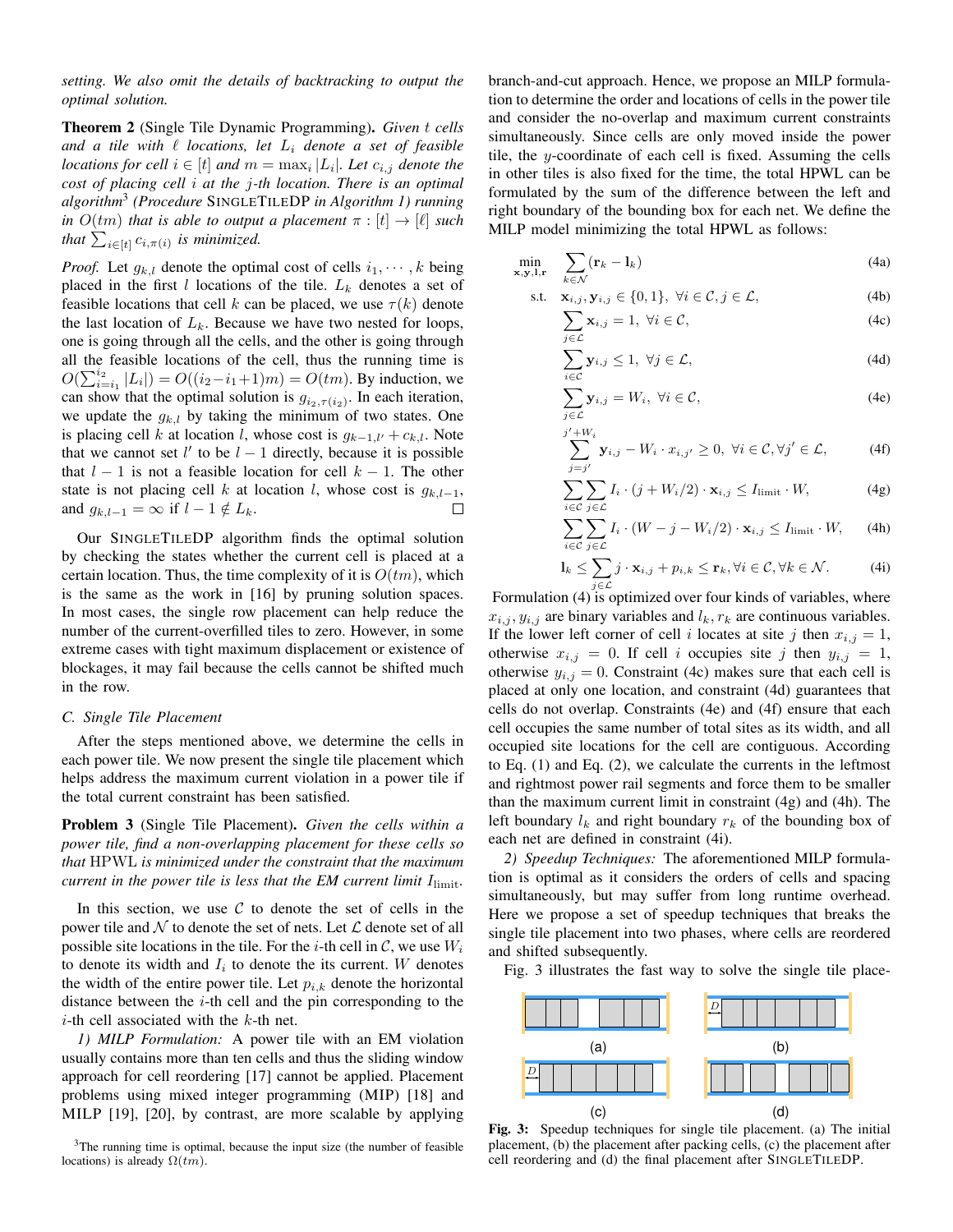ment problem. Given the cells in the problematic power tile (Fig. 3(a)), we pack all the cells to the center (Fig. 3(b)) and run the MILP algorithm shown in Formulation (5) to determine the order of cells and ignore whitespaces in the tile temporarily under the maximum current constraint (Fig. 3(c)). After that, the tile-based ordered placement SINGLETILEDP (in Algorithm 1) is run to determine the locations of cells if the wirelength can be improved further under the maximum current constraint. The final placement is shown in Fig. 3(d).

Let D denote the distance of the leftmost cell to left power stripe, we define FASTMILP as follows:

$$
\min_{\mathbf{z},\mathbf{s},\mathbf{l},\mathbf{r}}\sum_{k\in\mathcal{N}}(\mathbf{r}_k-\mathbf{l}_k)\tag{5a}
$$

$$
\text{s.t. } \mathbf{z}_{i,j} \in \{0,1\}, \ \forall i \neq j \in \mathcal{C}, \tag{5b}
$$

$$
\mathbf{z}_{i,j} + \mathbf{z}_{j,i} = 1, \ \forall j > i \in \mathcal{C}, \tag{5c}
$$

$$
\mathbf{z}_{i,j} + \mathbf{z}_{j,k} - \mathbf{z}_{i,k} \leq 1, \ \forall i \neq j \neq k \in \mathcal{C}, \tag{5d}
$$

$$
\mathbf{s}_{i} = \sum_{j \neq i} \mathbf{z}_{j,i} \cdot W_{j} + D, \ \forall i \in \mathcal{C}, \tag{5e}
$$

$$
\sum_{i \in \mathcal{C}} I_i \cdot (\mathbf{s}_i + W_i/2) \le I_{\text{limit}} \cdot W,\tag{5f}
$$

$$
\sum_{i \in \mathcal{C}} I_i \cdot (W - \mathbf{s}_i - W_i/2) \le I_{\text{limit}} \cdot W,\tag{5g}
$$

$$
\mathbf{l}_k \le \mathbf{s}_i + p_{i,k} \le \mathbf{r}_k, \forall i \in \mathcal{C}, \forall k \in \mathcal{N}.
$$
 (5h)

Formulation (5) is optimized over four kinds of variables, where  $z_{i,j}$  is a binary variable, and  $s_i$ ,  $l_k$  and  $r_k$  are continuous variables. We use variable  $z_{i,j}$  to represent the relative order of cell i and j. If cell i is on the left of cell j then  $z_{i,j} = 1$ , else  $z_{i,j} = 0$ . Variable  $s_i$  denotes the placement site of lower left corner of that cell. For any three cells  $i, j$  and  $k$ , we also need to make sure that if cell i is on the left of cell j and cell j is on the left of cell  $k$ , then cell  $i$  must be on the left of cell  $k$ , which is guaranteed by constraint (5d). Constraint (5e) transfers the relative orders of a group of cells to their site locations. The maximum current limit constraint is addressed by constraint (5f) and constraint (5g). Constraint (5h) is identical to constraint (4i) in Formulation (4) to formulate HPWL.

Notice that the number of binary variables in Formulation (4) is  $2 \cdot |\mathcal{C}| \cdot |\mathcal{L}|$ , and the number of binary variables in Formulation (5) is  $|C|^2 - |C|$ . It is observed that  $|C| \gg |C|$  in our benchmarks, which is the reason for that solving Formulation (5) is much faster than Formulation (4) in practice. Although these speedup techniques cannot guarantee an optimal solution of the single tile placement problem, experimental results demonstrate that it can achieve noticeable runtime speedup without sacrificing too much performance.

There are some corner cases where the maximum current constraint cannot be satisfied by any cell placement within the tile, even if the total current of the tile is less than the threshold. Our MILP models become infeasible in this situation and will report that no feasible solution can be found.

#### *D. Overall Flow*

The proposed detail placement flow for power grid EM mitigation is shown in Fig. 4. The first two stages are cell move and single row placement to reduce the total currents in currentoverfilled tiles. The third stage is single tile placement to reduce the maximum current in each of power tiles with EM violations. Single tile placement has two available algorithms, including



Fig. 4: Overall flow of our detailed placement techniques.

TABLE I: Benchmark Characteristics

| Design          | #cells | #nets | #blk | Density | Target util. | $\overline{Disp.}$ (um) |
|-----------------|--------|-------|------|---------|--------------|-------------------------|
| vga lcd         | 165K   | 165K  | 0    | 68.94%  | 70%          | 10                      |
| b19             | 219K   | 219K  |      | 44.85%  | 70%          | 20                      |
| leon3mp         | 649K   | 649K  |      | 72.02%  | 75%          | 30                      |
| leon2           | 794K   | 795K  | 0    | 84.19%  | 90%          | 40                      |
| mgc edit dist   | 131K   | 133K  | 13   | 67.26%  | 70%          | 30                      |
| mgc matrix mult | 155K   | 159K  | 16   | 59.31%  | 65%          | 30                      |
| netcard         | 959K   | 961K  | 12   | 66.29%  | 70%          | 50                      |

the original MILP algorithm and a series of speedup techniques (FASTMILP and SINGLETILEDP).

# IV. EXPERIMENTAL RESULTS

Our placement framework was implemented in C++ and run on a 3.40 GHz Linux machine with 32 GB memory. Since EM violations are more noticeable at advanced nodes, we validated our algorithms on the set of benchmarks from [16], which integrated NanGate  $15nm$  standard cell library [21] into ICCAD 2014 placement benchmarks [22] and used RippleDP [5] to generate the initial detailed placements. Table I presents the characteristics of this set of benchmarks. ICCAD 2014 placement contest defines two maximum displacement limits for each design, and we chose the smaller one for less perturbation to the original placements, as listed in column "Disp. (um)". GUROBI [23] was used as the MILP solver. We set the userdefined parameters  $t_c$  and  $\beta$  to 0.7 and 5. Note that for some extremely dense power tiles, it takes a long time to find the optimal solution. Thus, we set a time limit for each run of the MILP solver to 200s.

We set the supply voltage, operating temperature and clock frequency to 0.88V, 125◦C and 1GHz in the experiments. Cell current was calculated from the NLDM file in NanGate 15nm standard cell library [21]. We studied the typical values of the metal width of power grids at 16-nm nodes and set power rail and power stripe wire width to 0.09um and 0.32um, respectively. The power tile width was set to 5.76um. The EM DC current limit under this setting was 0.067mA. To demonstrate the effectiveness of the proposed flow, we set the EM DC current limit tighter to 0.026mA for benchmarks *b19*, *mgc\_edit\_dist* and *mgc\_matrix\_mult* with small initial violation numbers ( $\leq 40$ ).

Table II shows the detailed placement results. "MILP flow" and "Fast flow" denote the flows using the original MILP algorithm (Section III-C1) and the speedup techniques (Section III-C2) respectively in the single tile placement step. "EM vio." denotes the number of EM violations. "∆ HPWL" and "∆ sHPWL" denote the change in wirelength and scaled wirelength. "CPU" denotes the total runtime in second. The MILP flow is effective to fix 96% of the EM violations on average and its impacts on wirelength  $(0.31\%)$  and placement density  $(0.2\%)$ are very small. Furthermore, compared with the MILP flow, the fast flow is at least  $8\times$  faster while achieving comparable results,